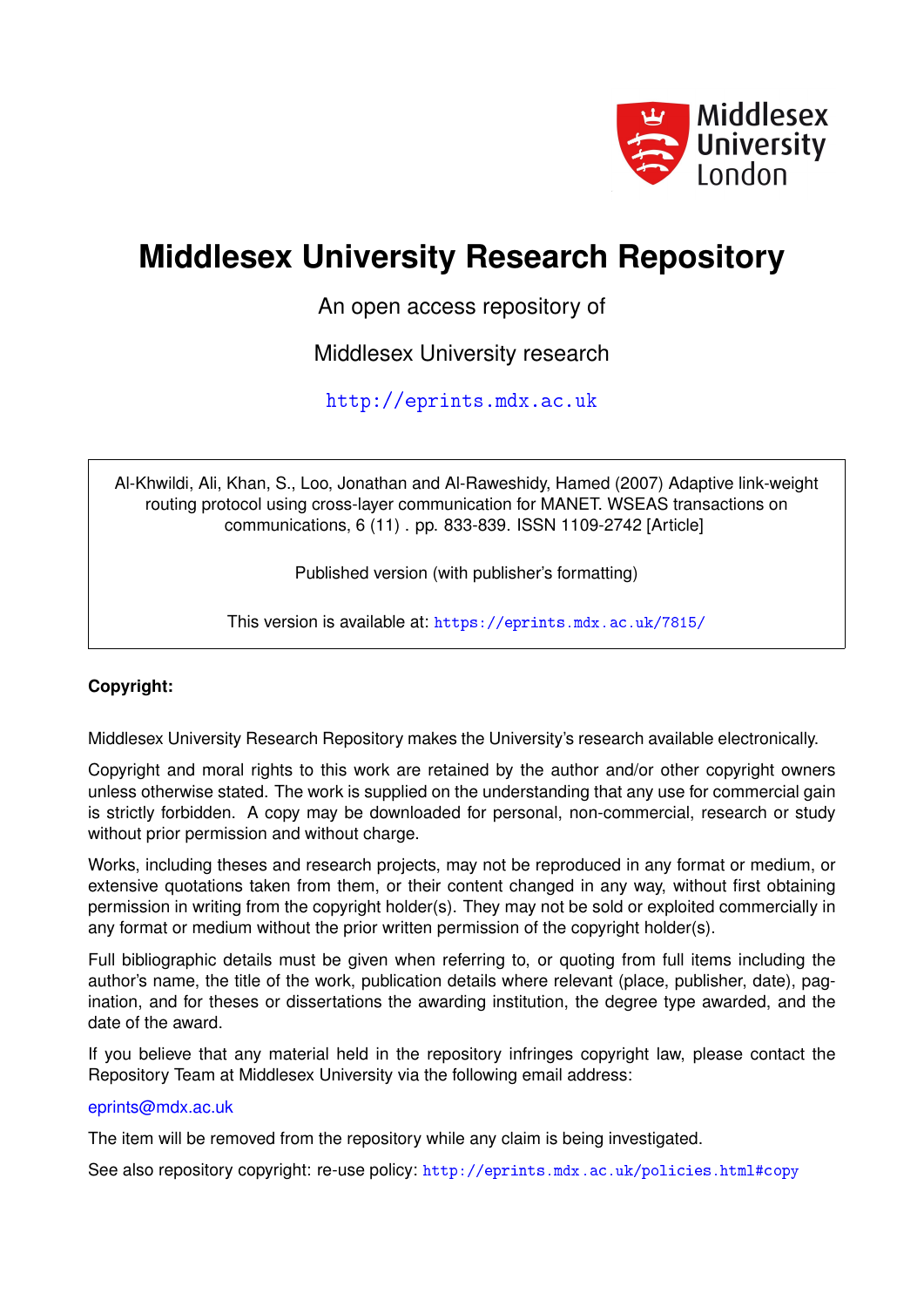## **Adaptive Link-Weight Routing Protocol using Cross-Layer Communication for MANET**

A.N. AL-KHWILDI, S. KHAN, K.K. LOO, H.S. AL-RAWESHIDY School of Engineering and Design Brunel University Kingston Lane, Uxbridge, UB8 3PH **IK** Jonathan.Loo@brunel.ac.uk

*Abstract: -* Routing efficiency is one of the challenges offered by Mobile Ad-hoc Networks (MANETs). This paper proposes a novel routing technique called Adaptive Link-Weight (ALW) routing protocol. ALW adaptively selects an optimum route on the basis of available bandwidth, low delay and long route lifetime. The technique adapts a cross-layer framework where the ALW is integrated with application and physical layer. The proposed design allows applications to convey preferences to the ALW protocol to override the default path selection mechanism. The results confirm improvement over AODV in terms of network load, route discovery time and link reliability.

*Key-Words: -* Reliable Routing Protocol, Mobile Ad Hoc Network (MANET), Adaptive Routing, QoS

## **1 Introduction**

MANETs have been under the focus of research community since the last decade. It forms an infrastructure-less network on the fly and supports a variety of services. Initially, the use of MANETs was proposed for emergency situations like natural disasters, military conflicts, emergency medical facilities etc [1]. Today, MANETs are required to support increasing demand for multimedia communications. Maintaining real-time media traffics such as audio and video in presence of dynamic network topology is particularly challenging due to high data rate requirements and stringent delay constraints.

In multi hop wireless mobile networks, one of the key issues is how to route packets efficiently. Some of the important factors that need to be considered in designing a routing protocol for MANETs are: energy efficiency, minimum delivery latency, higher probability of packet delivery, adaptability and scalability. Several routing protocols for MANETs have been proposed to cope with similar problems and meet various application requirements. For instance, traditional proactive routing protocols eliminated the initial route discovery delay but could not perform efficiently in specific ad hoc conditions [2][3]. The reason is that they waste the limited system resources to discover routes that are not needed. On the other hand, reactive routing protocols have been proposed as an effective solution to the problem. Their main advantage is that a route discovery is performed only when there is a request for communication between two network nodes.

This paper presents a new reliable ad hoc routing protocol, which is essentially a succession of ondemand and link-weight routing protocols. ALW is able to provide a reliable route with assurance of required bandwidth, low delay and longer route lifetime. ALW makes use of new cross layer interfaces, designed to combine the functionality of the Routing layer with Application, Medium Access Control (MAC) and Physical (PHY) layer parameters to provide the routing algorithm with more accurate information about the current status of the link. It helps to find a more appropriate path that is able to guarantee the QoS requirements during the whole connection.

The remainder of the paper is organized as follows. Section 2 describes related work. Section 3 provides the operations of the proposed ALW protocol. Simulation results are presented in Sections 4. Finally, Section 5 concludes the paper.

## **2 Related Works**

There are several approaches for QoS routing protocols based on on-demand principle of route discovery. The first approach is based on distributed on-demand path search, which uses known link bandwidth between nodes [8]. Due to the distributed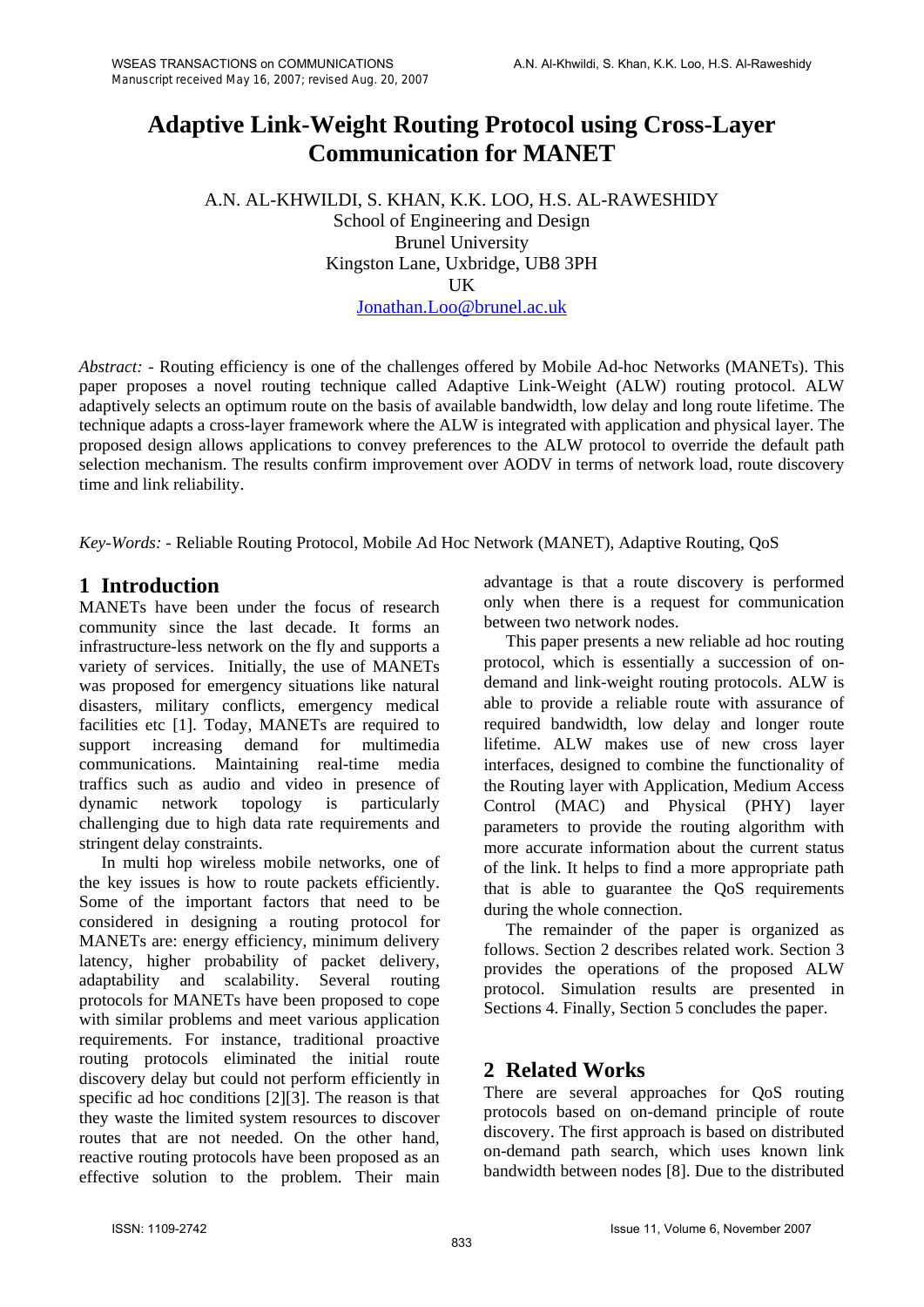path calculation, this approach is scalable. Further, by limiting the number of path search requests, flooding is prevented. Although scalability and limited protocol overhead are clearly desirable in all ad hoc QoS routing techniques, we believe there are potential drawbacks to this approaches. In particular, the path finding procedure is not designed to take advantages of QoS information available at the MAC layer. The second approach of QoS implementation over ad hoc networks  $[9][10][11][12][13][14][15]$  focuses specifically on the MAC layer . It is based on reservation of a node's MAC layer time. In this approaches single or multiple paths to destination are discovered, and the path bandwidth to the destination node is calculated. However, acquiring the complete path information has several potential drawbacks, such as low scalability, poor tolerance to fast topology changes and message flooding. The third approach is different from above solution; its incorporated QoS path finding procedure is based on bandwidthscheduling mechanism. The routing protocol is made aware of the bandwidth resources availability by coupling routing and MAC TDMA layers [16].

This paper proposes a newer approach by introducing an adaptive mechanism for route selection. Under the proposed mechanism, a route is selected based on the link bandwidth, delay and route lifetime using a set of default/custom link weight parameters.



Fig.1: Cross-layer framework for PHY and MAC parameters exchange

## **3 Adaptive Link-Weight Routing Protocol (ALW)**

ALW routing protocol is designed for multi-hop ad hoc wireless networks. The proposed protocol works like the on-demand principle of route

discovery and is a part of a cross-layer framework shown in Fig.1.

The ALW protocol always selects an optimum route using a combined link weight of bandwidth, link delay and route lifetime. The route selection process is adaptive and closely matches the application requirements. Different types of applications have dissimilar QoS requirements. Although, an optimum route is always selected by default; however, various applications can convey their individual requirements to the ALW protocol using three QoS parameters:  $K_1$ ,  $K_2$  and  $K_3$  as shown in Table1. For an example, a video conferencing application requires larger bandwidth and is also delay sensitive. In this case, ALW parameters for a video conferencing application will be configured as follows:  $K_1=0.5$ ,  $K_2=0.4$  and  $K_3=0.1$ ; where Here,  $K_1$ corresponds to Bandwidth (data rate);  $K_2$ corresponds to Delay (latency) and  $K_3$  corresponds to Node lifetime (which is determined by the minimum battery lifetime of nodes in the route). The ALW protocol uses the information given by applications in the form of  $K_1$ ,  $K_2$  and  $K_3$  to calculate the link-weight for selecting a route using the following equations:

*LinkWeight* =

 $(K_1 \times \text{Bandwidth}) + (K_2 \times \text{Delay}) + K_3 \times \text{Node\_lifetime})$ and  $K_1 + K_2 + K_3 = 1$  (1)

It implies that a different route may be selected between the same source and destination nodes if different types of applications are hosted at these nodes.

| raoic r. Confreditation i diameters |      |       |                  |  |  |
|-------------------------------------|------|-------|------------------|--|--|
| <b>Applications</b>                 |      | Λ,    | Kз               |  |  |
| Video Conferencing                  | 0.5  | (0.4) |                  |  |  |
| FTP                                 | 0.5  | 0.3   | 0.2 <sup>°</sup> |  |  |
| <b>Messaging Service</b>            | 0.1  | 0.4   | 0.5              |  |  |
| Default (Optimum)                   | 0.33 | 0.33  | 0.33             |  |  |

Table 1: Configuration Parameters

#### **3.1 Packets Format**

The ALW routing protocol finds the best route with QoS assurance by using two control packets: Route Request Message (RREQM) and Route Reply Message (RREPM) in Fig.2 and 3, respectively.

The RREQM packet consists of the following fields: source ID, Intermediate ID, Destination ID, Required Bandwidth, Link Weight which mainly based on three QoS factors (Bandwidth, Delay, Node lifetime) and Request ID. The source node fills the field value in the PREQM message and broadcast it to the neighboring nodes. When an intermediate node received the RREQM message, it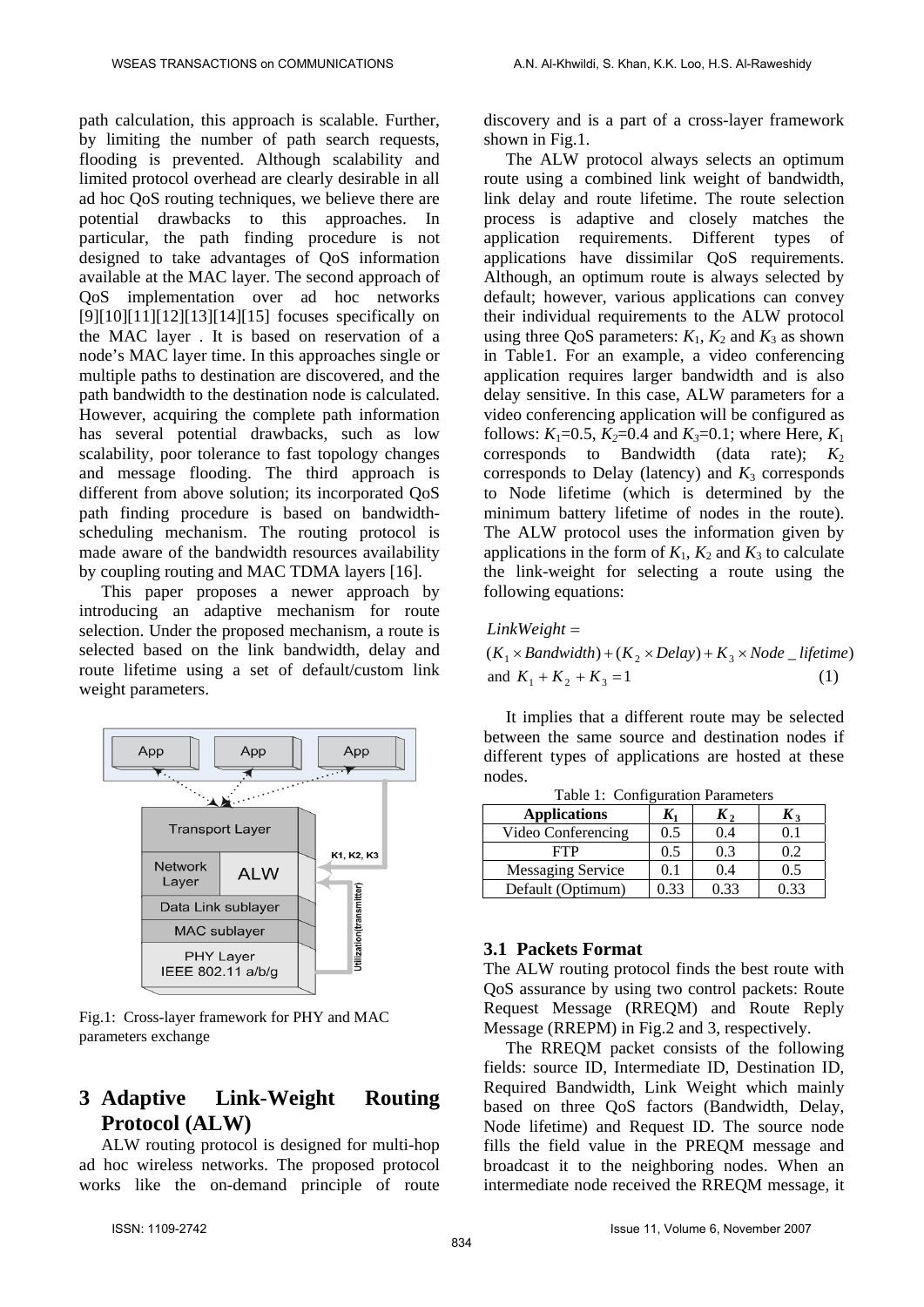compares among all other RREQMs received from the neighboring nodes, and records the link weight information of the route that meets the required bandwidth, and has low accumulated delay and long route lifetime. In a similar fashion, the RREQM messages are updated at every intermediate node and re-broadcasted to its neighboring nodes till it reaches the destination. Every intermediate node has a table that keeps the optimum route with best link weight values that meets the QoS requirements. This route will eventually be traced back using the RREPM in unicast nature. The route discovery mechanism used in ALW avoids unnecessary flooding and overloading of the ad hoc network. It does not use *'HELLO'* messages for route maintenance; instead an alternative route is always available at every node.

| Source       | Intermediate | Destination<br>Required |    | <b>Link Weight</b> |            | Request |
|--------------|--------------|-------------------------|----|--------------------|------------|---------|
| ID (i)<br>ID | ID           | <b>BW</b>               | BW |                    | Delay Node | ID      |

Fig.2: Route Request Message (RREQM)



Fig.3: Route Reply Message (RREPM)

## **3.2 Route Parameters (Link Weight)**

In order to select an optimum path this protocol uses the three QoS parameters: available bandwidth  $(B_A)$ in terms of data rate, delay and node lifetime. A simulation model for the ALW protocol is developed in OPNET Modeler [17].

The available channel bandwidth is calculated using the transmitter-utilization parameter directly from the PHY layer to the routing layer using a cross-layer interface shown in Fig.1. In order to calculate the available bandwidth from the utilization-parameter we use the following equation [10]:

$$
B_A = \frac{(100 - Utilization)*channel\_bandwidth}{100} \tag{2}
$$

where channel bandwidth is a constant value and depends on different extensions of IEEE 802.11 standard.

The link delay is calculated after reception of every RREQM by using the RREQM packet creation time information and reception time. The Node lifetime is an important parameter for route selection and our implementation provides an estimated value of remaining battery lifetime in

each RREQM and is interpreted as shown in Table 2.

Table 2: Node Lifetime Weighting

| $10010 \pm 10000 \pm 1100000 \pm 100000$ |       |       |       |       |       |
|------------------------------------------|-------|-------|-------|-------|-------|
| Remaining                                | up to | up to | up to | up to | up to |
| <b>Battery</b>                           | 100%  | 80%   | 60%   | 40%   | 20%   |
| Node                                     |       |       |       |       |       |
| lifetime                                 |       |       | 3     |       | 5     |
| weighting                                |       |       |       |       |       |

## **3.3 Route Discovery Process**

The route discovery process begins when a source node needs a route to some destination. It places its own ID, destination ID, required bandwidth and request ID in RREQM. Also RREQM will contain the node's available bandwidth, link delay and node lifetime. The receiving node will compare this RREQM and update its local tables. The table contains Node-ID, the link-weight parameters and the Request-ID. When processing the received RREQM from neighboring nodes, the current node selects the route that meets the required bandwidth, low accumulated delay and long node lifetime.

Referring to Fig.4, node-A wants to communicate with node-J, node-A will broadcast RREQM to look for the destination. The relay node-B when receives RREQM from node "A" and "E", the local table that it shall generate will look like:  $\{[A,5,1,2], [E,2,4,4]\}$  respectively. Node-B will compare the requirements mentioned in RREQM from A with the available entries in its local table. In this case, it will compare it with its second entry which is [E,2,4,4]. Then, it will make a new RREQM with the same Request-ID and the following information :{ BW=5, Delay=1, and Node lifetime=2}. The successive node-A is recorded as best route in node-B. In this process of route discovery, Source-ID, Destination-ID, Required Bandwidth and Request-ID will remain unchanged. While at every intermediate node, a new link weight will be calculated from the available information at each node.

At the destination multiple RREQMs will arrive and the node-J has a list of the qualified routes through nodes H, F and C. In this case, node-J will choose the best path through node-H which meets the requirements. When Node-H receives the RREPM sent by node-J, it shall check the Request-ID to search for corresponding table-ID and then update the intermediate-node-field in the RREPM and unicast again. This process is repeated and RREPM fields are updated from node to node until the original source is reached. In some cases the selected route is longer than others but it offers better data rate, longer route lifetime and at the same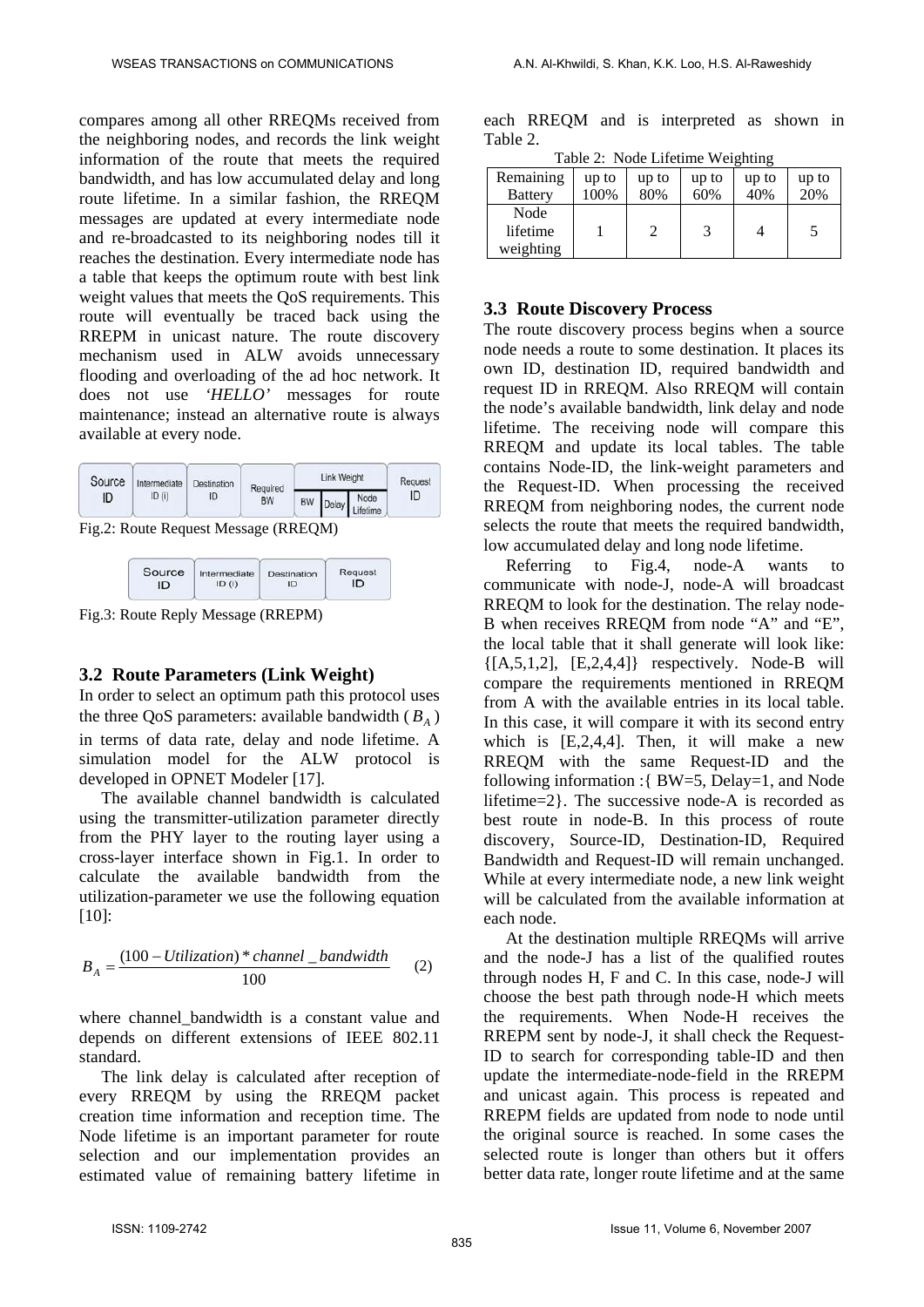time offers minimal delay. The other path through node-C is one of the other available paths to reach the source node-A but the node lifetime is 5 which shows that the node has only up to 20% remaining battery life (see Table 2). The node lifetime is very important because if the node runs out of battery, the source node would have to find an alternative path to the destination again. However, an alternate route is always exits in the ALW routing protocol and it can be used in case of failure of a node on the initially selected route.



Fig.4: Route Establishment of ALW

As mentioned previously, ALW is a succession of AODV protocol and inherently it follows similar mechanism. Table 3 provides a comparison of various features between AODV and ALW.

|  |  | Table 3: Comparison OF ALW and AODV |  |  |
|--|--|-------------------------------------|--|--|
|--|--|-------------------------------------|--|--|

|                                 | <b>ALW</b>           | <b>AODV</b> |
|---------------------------------|----------------------|-------------|
| On-Demand                       |                      |             |
| Route                           | Yes                  | Yes         |
| Selection                       |                      |             |
| Neighbor                        | Yes                  | Yes         |
| Maintenance                     |                      |             |
| <b>QoS</b> Support              | Yes                  | No          |
| <b>Routing Path</b>             | Adaptive             | Fixed       |
| Primary<br><b>Route Failure</b> | Alternative<br>Route | Rediscovery |

However, in case of ALW there is support of QoS parameters and an optimum route is selected according to a request. The route selection

mechanism in ALW is dependent on the selection of Link weight parameters and is not fixed as AODV where it always selects a route with minimum hops to the destination. In scenario, where a node using ALW protocol and particularly requests any one of the three link-weight parameters; the route discovery process will be initiated with a higher priority to that parameter. So, the route discovery process is adaptive and depends on the requested QoS features. Likewise, in case of failure of the primary route, the AODV initiates a rediscovery process while in case of ALW. An alternative route is always available in all nodes from source to destination. The flowchart given in Fig.5 explains the ALW protocol operation in detail.



Fig.5: Route Discovery and Establishment Process Chart

#### **3.4 Route Maintenance**

Route maintenance procedure triggers whenever selected route between source and destination is broken or changed due to the nodes mobility. Once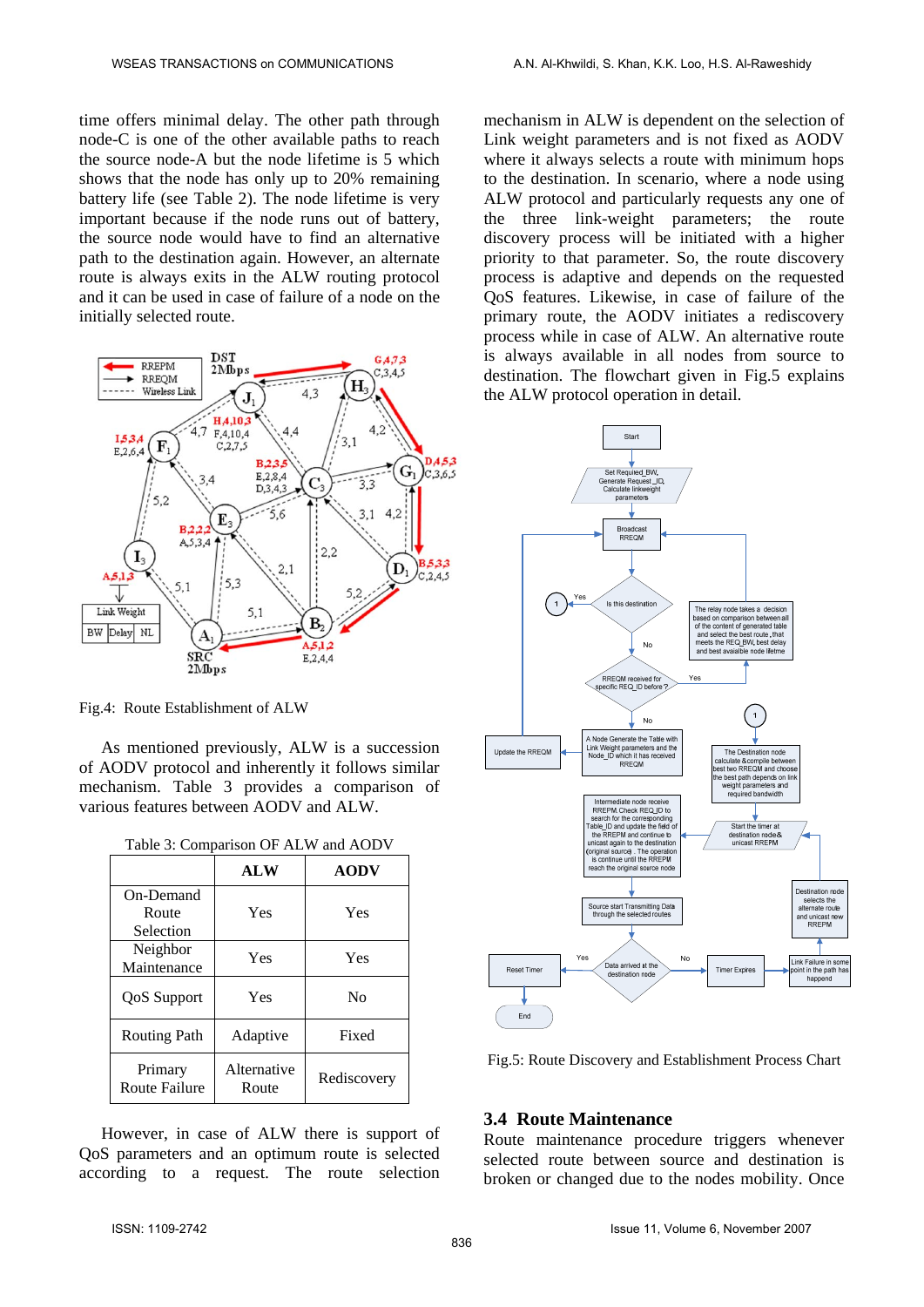selection is made, destination node starts a timer to keep track of the availability of the selected route. If data packets from source do not arrive to the destination node and timer expires, it is assumed that the selected route between source and destination is lost or broken. In this case destination node selects alternative best route and unicasts a new RREPM after starting the timer again. The alternative route is available for all the nodes, which received the RREQM.

#### **4 Simulation Results**

The environment that we consider consists of 10 mobile nodes, each one operating at different a data rate (1Mbps, 2Mbps, 5.5 Mbps and 11Mbps), in an area of 4100x4100 meters as shown in Fig.6. We developed a complete simulation model of ALW protocol in OPNET Modeler. In similar scenarios (same number of nodes, mobility patterns etc.), we compared the performance of ALW with AODV protocol using network load and route discovery time. The individual route link weights from source to destination are also presented to highlight the difference between ALW and AODV path selection procedure.



Fig.6: Simulation Scenario

#### **4.1 Network Load**

Fig.7 shows the network load using AODV and ALW routing protocols. It is obvious from the curves in Fig.7 that the network load in case of ALW is much lower than that offered by AODV. The reason for a higher network load lies in the inherent design of the AODV protocol, where mobile nodes periodically send '*HELLO*' messages for monitoring connectivity to their neighbours. In an ad hoc network, with a large number of mobile

nodes, these periodic '*HELLO*' messages account for a higher network load.



Fig.7: Network Load (bits/sec)

### **4.2 Network Load**

In another scenario, the data rate values of all the mobile nodes along the shortest path to destination were kept at the lowest value (1Mbps). Other nodes along other paths operated at a higher data rate. As mentioned early, the ALW selects a route which meets the required bandwidth and most of the time the selected path offers comparatively higher data rate. The AODV selects the minimum hops, but all the nodes along the shortest path operated at lower data rate. The route discovery time is lower in case of ALW than AODV because the RREPM follows a route where all the nodes operate a comparatively higher data rate. Fig.8 shows the route discovery time curves for both ALW and AODV protocols.



Fig.8: Route Discovery Time

#### **4.3 Individual Route Link Weights**

Fig.9 and 10 show the individual node link-weight along with the path link-weight for the routes selected by AODV and ALW respectively. Although, AODV always selects a route with minimum hops, but it does not guarantee minimum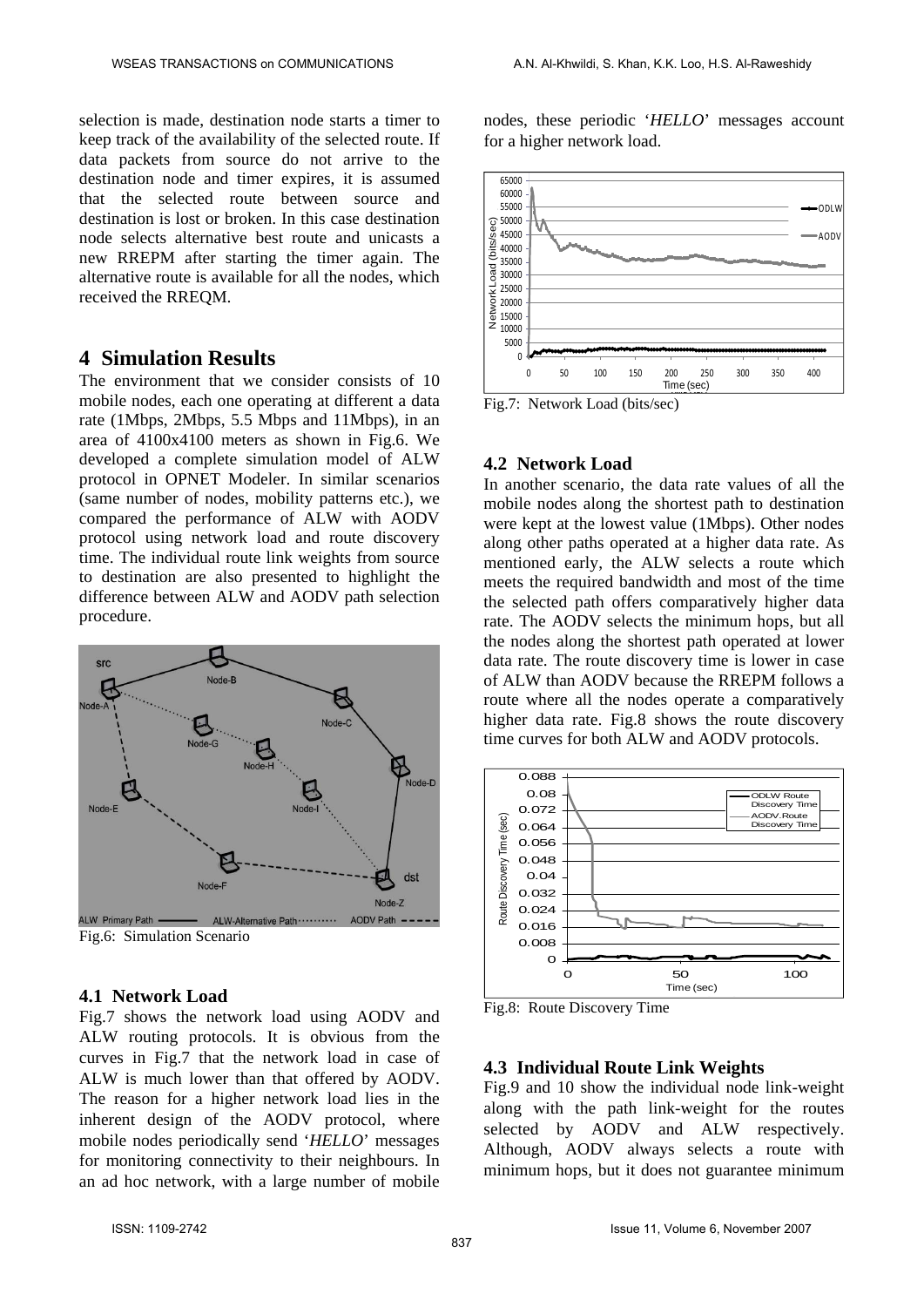delay, higher data-rate and route reliability. Here, in the case, the path (A-B-C-D-Z) is selected by ALW because it has the lowest path link weight value of 110 (combination of A=15, B=30, C=20, D=30,  $Z=15$ ) as shown in Fig. 9. This is the selected primary path which supports higher data-rate (bandwidth), with minimum delay and higher route reliability. ALW has also found an alternative path (A-G-H-I-Z) in which the path link weight value is slightly higher than the primary. On the other hand AODV selects a path with minimum number of nodes along the path A-E-F-Z but this path has a path link weight of 135 (combination of A=15, B=50, C=60, D=10) as shown in Fig.10, which is higher than the ALW. This result manifested that a shortest path may not always be the best in terms of delay, bandwidth and route reliability.



Fig.9: Path link-weight for route selected by ALW



Fig.10: Path link-weight for route selected by AODV

## **5 Conclusion**

This paper presented a novel approach for routing in MANETs. Keeping in view the dynamic nature of wireless medium, the proposed routing protocol is adaptive and minimizes the routing overhead. ALW considers link weight parameters during route discovery and select an optimum path which meets the required QoS level. ALW provides flexibility and the default route selection parameters can be overridden with custom parameters specified according to the application requirements. The protocol deviates from previous approaches by using new cross layer interfaces to communicate PHY layer information to the network layer. Comparison of ALW and AODV clearly highlights the improvement in performance in terms of lower route discovery time, reliability of selected routes, meeting the requested bandwidth parameter and minimizing the network load.

*References:* 

- [1] C.S.R. Murthy, B.S. Manoj, *Ad Hoc Wireless Networks Architectures and Protocols*, Prentice Hall PTR, 2004.
- [2] E. M. Royer, C.K. Toh, A review of current routing protocols for ad hoc mobile wireless networks, *IEEE Personal Communications Magazine*, Vol.6, No.2,1999, pp. 46-55.
- [3] C.E. Perkins, P. Bhagwat, Highly Dynamic Destination-Sequenced Distance-Vector Routing (DSDV) for Mobile Computers, *SIGCOMM*, 1994, pp. 212-225.
- [4] C.E. Perkins, E.M. Royer, Ad-hoc on-demand distance vector routing, *WMCSA 2nd IEEE Workshop*, 1999, pp. 90-100.
- [5] B.D. Johnson, D.A. Maltz, Y.C. Hu, The dynamic source routing protocol for mobile ad hoc networks (DSR), *draft-ietf-manet-dsr-09.txt (work in progress), Internet Draft, IETF MANET Working Group*, 2003.
- [6] Z.J. Haas, M.R. Pearlman, The Performance of Query Control Schemes for the Zone Routing Protocol, *ACM/IEEE Trans. Networking*, Vol. 9, No. 4, 2001, pp. 427-438.
- [7] L. Wang, S. Olariu, A Two-Zone Hybrid Routing Protocol for Mobile Ad Hoc Networks, *IEEE Trans. on Parallel and Distributed Systems*, Vol.15, No.12, 2004, pp. 1105-1116.
- [8] S.G. Chen, K. Nahrstedt, Distributed qualityof-service routing in ad hoc networks, *IEEE Journal Selected Areas in Communications*, Vol.17, No.8, 1999, pp.1488-1505.
- [9] T.W. Chen, J.T. Tsai, M. Gerla, QoS routing performance in multihop, multimedia, wireless networks, *6th IEEE Int. Conf. on Universal Personal Communications*,Vol.2, 1997, pp. 557-561.
- [10] C.R. Lin, J.-S. Liu, QoS routing in ad hoc wireless networks, *IEEE Journal Selected Areas in Communications*, Vol.17, No.8, 1999, pp. 1426-1438